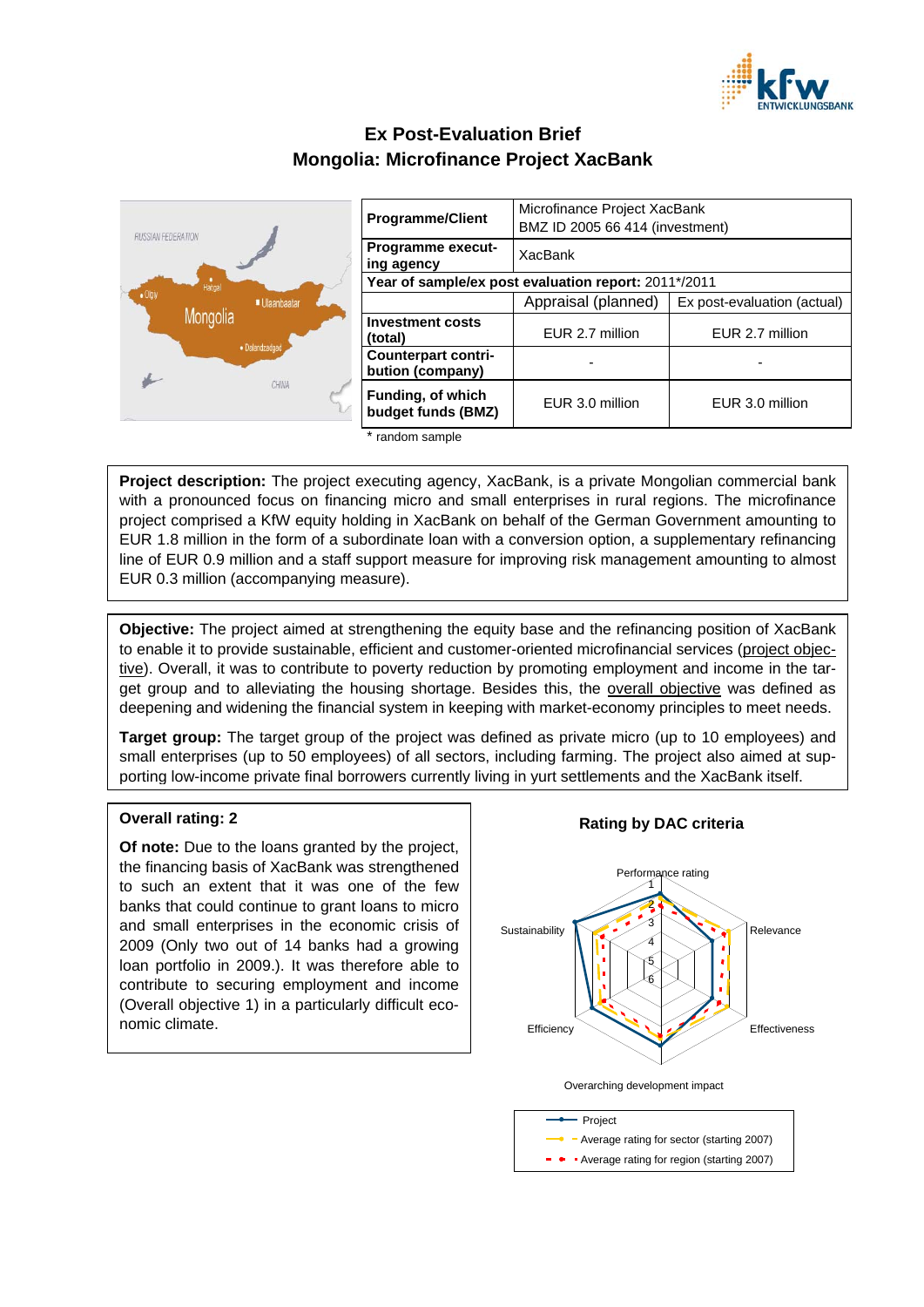## **EVALUATION SUMMARY**

**Overall rating:** The XacBank microfinance project can be assessed as successful and sustainable. The target group of micro and small enterprises was reached and mortgage loans granted for housing finance. Due to the international financial and economic crisis in 2008-2009, which also had a severe impact on Mongolia, the project had a greater direct effect by securing jobs and income (Overall objective 1). At the same time, the acute housing shortage could not be alleviated (Overall objective 2) through lending. For these reasons, the developmental impact of the project is assessed as good. **Rating 2**

**Relevance:** According to the project executing agency, XacBank, the three components of the microfinance project at the time of appraisal and issuance of loans and/or implementation of the accompanying measure were appropriate to the needs of the bank. With the project, German Financial Cooperation (FC) was the first development institution in 2007 and KfW Entwicklungsbank also the first bank to provide a subordinate loan to XacBank. The project was intended to strengthen the equity base of XacBank without changing the equity structure so as to support loan portfolio growth in a 'simple way'. At the same time, the long-term refinancing sources made available were to enable the bank to make longterm loans to final borrowers. A 'pure' equity stake in the XacBank was not possible at project appraisal, as the ownership arrangement had already been established. The results chain at appraisal was plausible: These measures were intended to contribute to expanding credit supply to raise employment and income of poorer sections of the population and to alleviating the housing shortage.

In the course of project implementation, the project executing agency extended its business scope - micro enterprises are still served by XacBank but its average loan amount has continuously increased. In addition, it has shifted its focus more towards small and mediumsized enterprises (SMEs). According to the project executing agency, micro enterprises play a diminishing role due to strong economic growth in Mongolia. They are developing into SMEs or individual entrepreneurs are abandoning self-employment to take up paid employment. XacBank further argues that due to the quite small total population (2.7 million people, almost 67% of whom are of working age) the 'renewed growth' of MSEs is limited. However, this is not confirmed by the statistics. In Mongolia, companies are defined by the size of the workforce  $-$  i.e. enterprises with fewer than 10 employees are classified as MSEs. According to the Mongolian statistical yearbook of 2010, approx. 73,822 enterprises were registered (2009: 64,574) of which almost 90% had a workforce of <10 (micro enterprises). Contrary to the project executing agency's assertion, therefore, MSEs can also be expected to continue to play a major role for employment and income and the new business policy shift towards SMEs is not completely warranted from a development-policy standpoint.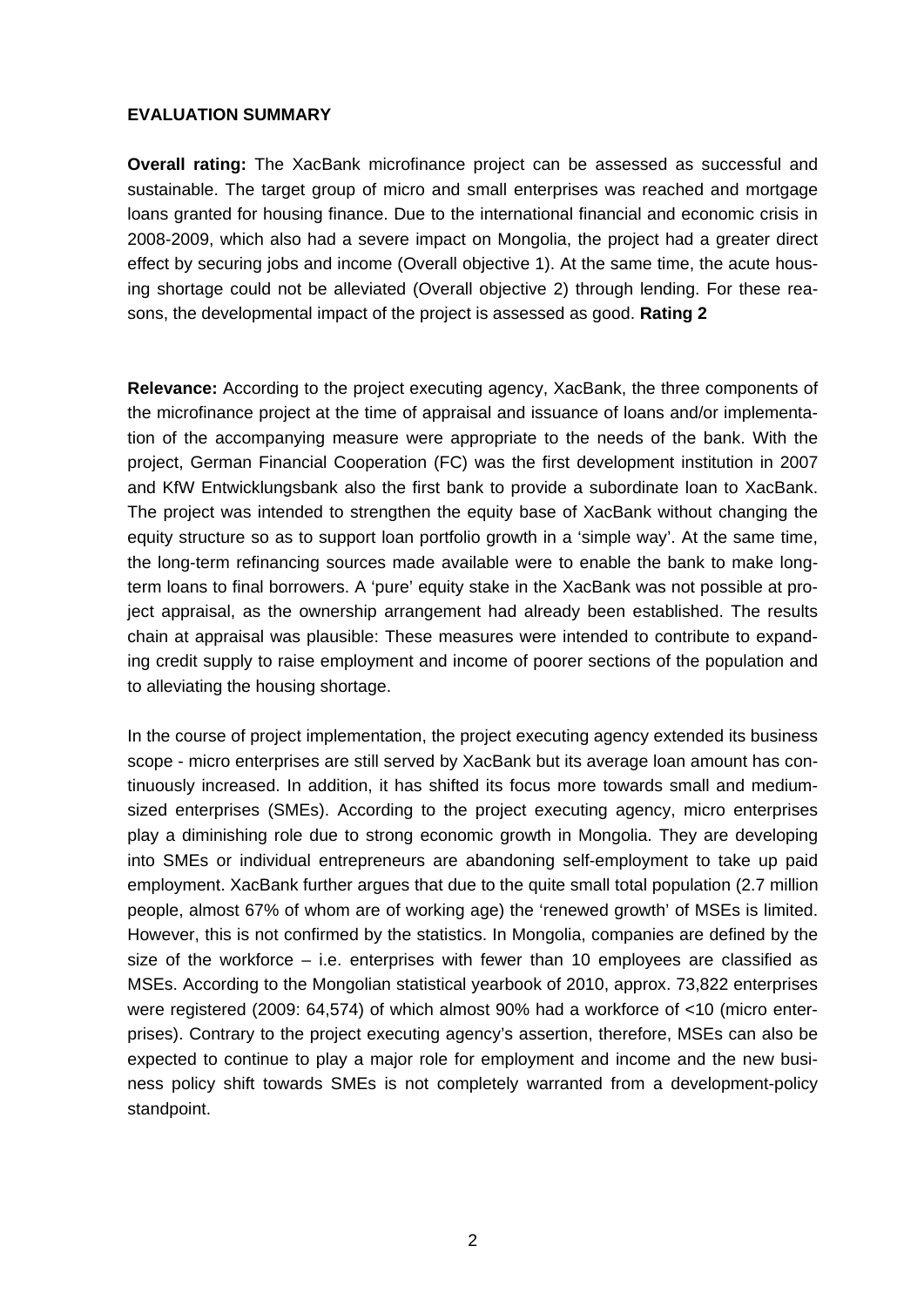The coordination of international donor activities in the sustainable economic development priority is limited. The Federal Government's adoption of the EU lead donor function has so far only resulted in greater information exchange on development issues among the embassies of European donors in Ulan Bator. At project appraisal, however, Asian Development Bank (ADB) supported Mongolia with a Housing Finance Project, which can be seen as subsidiary to the project reviewed here. In July 2011, the governments of Federal Republic of Germany and Mongolia agreed to reduce and/or concentrate the many priorities and fields of activity and the related number of individual projects. It was decided that sustainable economic development would no longer make up a priority of Mongolian-German cooperation in future. ADB and the World Bank are currently preparing to introduce a deposit insurance system in Mongolia. European Bank for Reconstruction and Development (EBRD), however, largely supports the sector through its cooperation with XacBank.

A shortcoming in relevance is that the KfW loans have been granted in US\$ so that mortgage loans to final borrowers are also denominated in US\$. According to the central bank, approx. 20% of mortgage loans are granted in US\$, a large part of which through XacBank, which ascribes this to lack of refinancing in local currency.

At the time of project appraisal, the design of the development measure was more or less adjusted to the needs of the partner country, the target group and project executing agency and aligned with the activities of other donors. However, given the strategy of XacBank towards SMEs, that the international development cooperation and the assistance needs of Mongolia have meanwhile changed so that development measures to support the banking sector are no longer accorded priority and as in particular no strategic donor harmonisation took place during the whole project term, we allot the Sub-Rating 3 for project relevance.

**Effectiveness:** The project design was not altered in the course of implementation.

The project objectives have been basically achieved. Although the business policy of XacBank concentrates more on small and medium-sized enterprises, demand-led financial services have been and still are provided to micro enterprises. XacBank, however, redefined micro enterprises in the course of the project: At project appraisal loans <US\$ 10,000 were counted as microloans, but this already quite large amount for a microloan was raised to US\$ 15,000 in 2009. No related adjustment was made in project reporting.

The purchase/construction of yurts has been financed by XacBank since 2007 and the ratio to the total housing finance portfolio has continually increased over the last four years (end of 2010: 21.5%).

The indicators for loan portfolio growth (on average 30% a year) and quality (PAR >30 days, max. 5%) were met over the last four business years. The indicator to assess target group outreach (at least 60% of MSE loans granted to micro enterprises) was revised in expost evaluation and was accordingly met throughout the project term. The target group was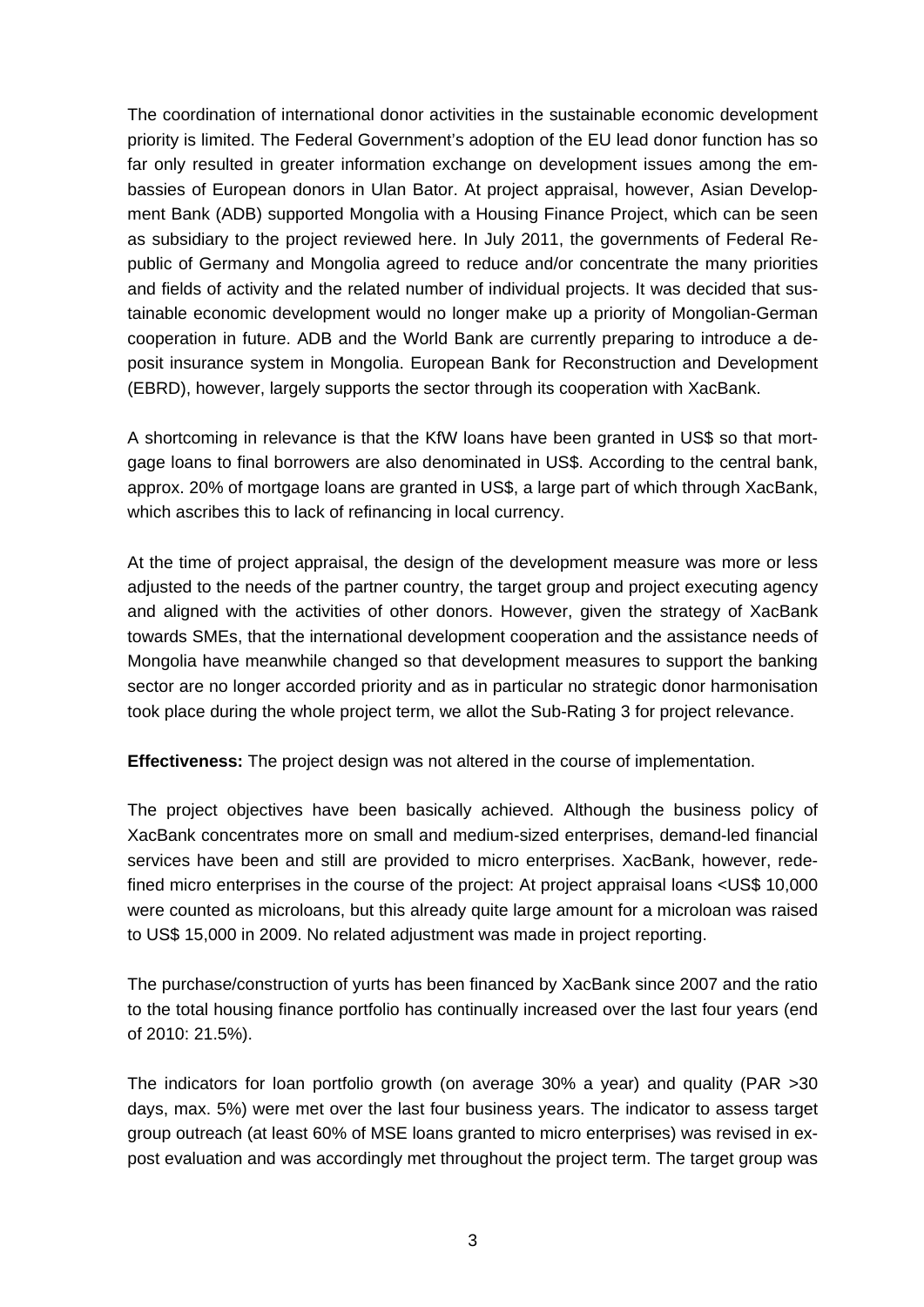therefore reached. Return on total assets of XacBank fell below the target of 2% a year, which is not very important, however, as the significance of this indicator is disputed in any case.

In 2010, XacBank commissioned a social performance rating from the Planet Rating agency. On a scale of 0 to 5, with 5 the best possible result, it was given the grade 4- altogether and 3+ for client protection & ethical finance. The bank is attested good processes that contribute to avoiding client overindebtedness. At the same time, there is room for improvement in transparency and data protection. The ratio of consumer loans in the loan portfolio (amounts) came to almost 15% at the end of 2010, which confirms the positive rating for responsible finance.

One notable shortcoming is that the positive business development of the bank is only partly attributable to the project. German FC was, however, able to make a contribution to meeting the refinancing requirements of XacBank. In the course of project implementation, however, there was a high demand for equity capital. XacBank did not avail itself of the option of converting the FC/KfW subordinate loan, as the then shareholders were always prepared to increase their stake in keeping with needs. A new ownership arrangement was set up, also including EBRD and the International Finance Corporation (IFC) as shareholders, that could directly steer and exert large influence on the development of XacBank. As lender, KfW was unable to influence the management of XacBank.

Although the project objectives were basically achieved, this would very probably have been the case without the project. We allot Sub-Rating 3 for effectiveness.

**Efficiency:** The loans to XacBank were granted at market conditions in keeping with the project appraisal report. Of note here is that the interest rate for the FC loan is variable and available comparative figures are for a fixed rate of interest. The terms of the comparative loans are also shorter. Our impression is that the final loans were allocated for useful investments. The results achieved by the project seem to stand in reasonable relation to the resources allocated.

The production efficiency of the bank is good - average productivity per loan officer amounts to 263 loans (number of loans handled). At the same time, portfolio quality (portfolio at risk – PaR >30: 1.64% in 2010) is above average so that the repayment rate for final loans is very high (indication of good allocative efficiency). This is attributable to the good lending technology and/or loan appraisal at XacBank. The liquidity position of the bank is comfortable and profitability is also good. At the end of 2010, return on equity amounted to 22.2% and return on total assets to 2.0%.

The implementation of the accompanying measure was delayed and did not begin until the end of 2009. At the start of implementation, the consultant and XacBank agreed on adapting the planned measures to the needs of the bank, which was expedient in response to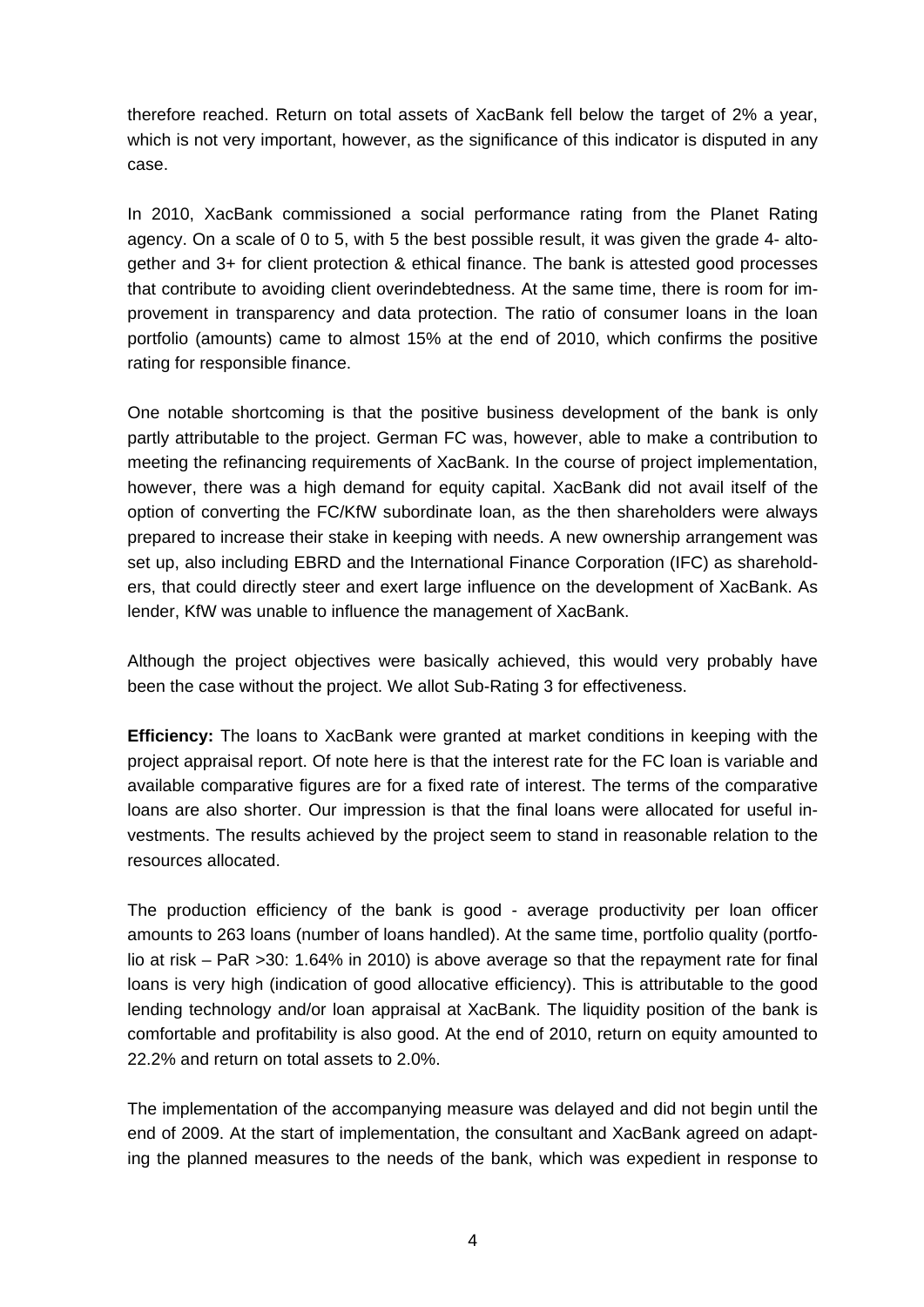the delay. However, in discussions with the departments of XacBank that benefited from the accompanying measure (Treasury Department, Credit Management Division and Integrated Risk Management Division), it emerged that the proposals and/or papers prepared by the consultant, AFC, could not be put to use at all or only to a small extent. Due to the delay, the accompanying measure (completion in October 2010) can only have had an influence on the business development of XacBank at the end of 2010 at the earliest. The sustainability and results of the accompanying measure are therefore assessed as low. Based on the high production and allocative efficiency of XacBank and the adequate ratio of fund allocation to project results (except for the rather ineffectual accompanying measure), we assess the efficiency of the project as good (Sub-Rating 2).

**Overarching developmental impact:** The loans issued under the project strengthened the financing capacity of XacBank to such an extent that it was one of the few banks that could continue to grant loans to MSMEs in the economic crisis in 2009 (with loan portfolio growth in only two out of 14 banks in 2009). This contributed to securing employment and income in a particularly difficult economic climate (Overall objective 1). There are indications of employment and income growth in Mongolia since the economic upturn in 2010.

In 2006, XacBank was the first private bank in Mongolia to provide housing finance (Overall objective 2) through mortgage securitisation. Long-term refinancing is particularly needed in this business segment, which was facilitated by the project. Due to the impacts of the global economic crisis on Mongolia, particularly on the building sector, the provision of long-term refinancing alone proved insufficient to alleviate the housing shortage. Above all, during the total building freeze in the country in 2009, no housing was constructed. At the same time, mortgage loans were solely issued in US\$, so that when it appreciated they were no longer in demand by then. For these reasons, the XacBank housing loan portfolio stagnated, even declining slightly at times. An alleviation of the housing shortage cannot have begun until the economic upturn in 2010 and the improved framework for mortgage loans (enactment of a law enabling banks to sell real estate as collateral for mortgage loans without a court ruling and securitise mortgage loan portfolios).

The project can be expected to have widened the financial sector (Overall objective 3), as support for XacBank will make longer-term finance available. However, measured by total assets XacBank has only a market share of 7.5%, while the three largest banks in Mongolia combined account for 75% of total assets in the banking sector. As XacBank was itself strengthened as an institution with the subordinate loan, the financial sector was also widened through the introduction of additional financial services unintended at project appraisal (e-banking and green finance). The extent of financial intermediation in Mongolia increased from 48.4% in 2007 to 56.7% in 2010, to which XacBank will also have contributed.

The overall objective of employment and income growth could only be achieved in part after a delay. Poverty has not, however, generally been reduced in Mongolia. It is not possi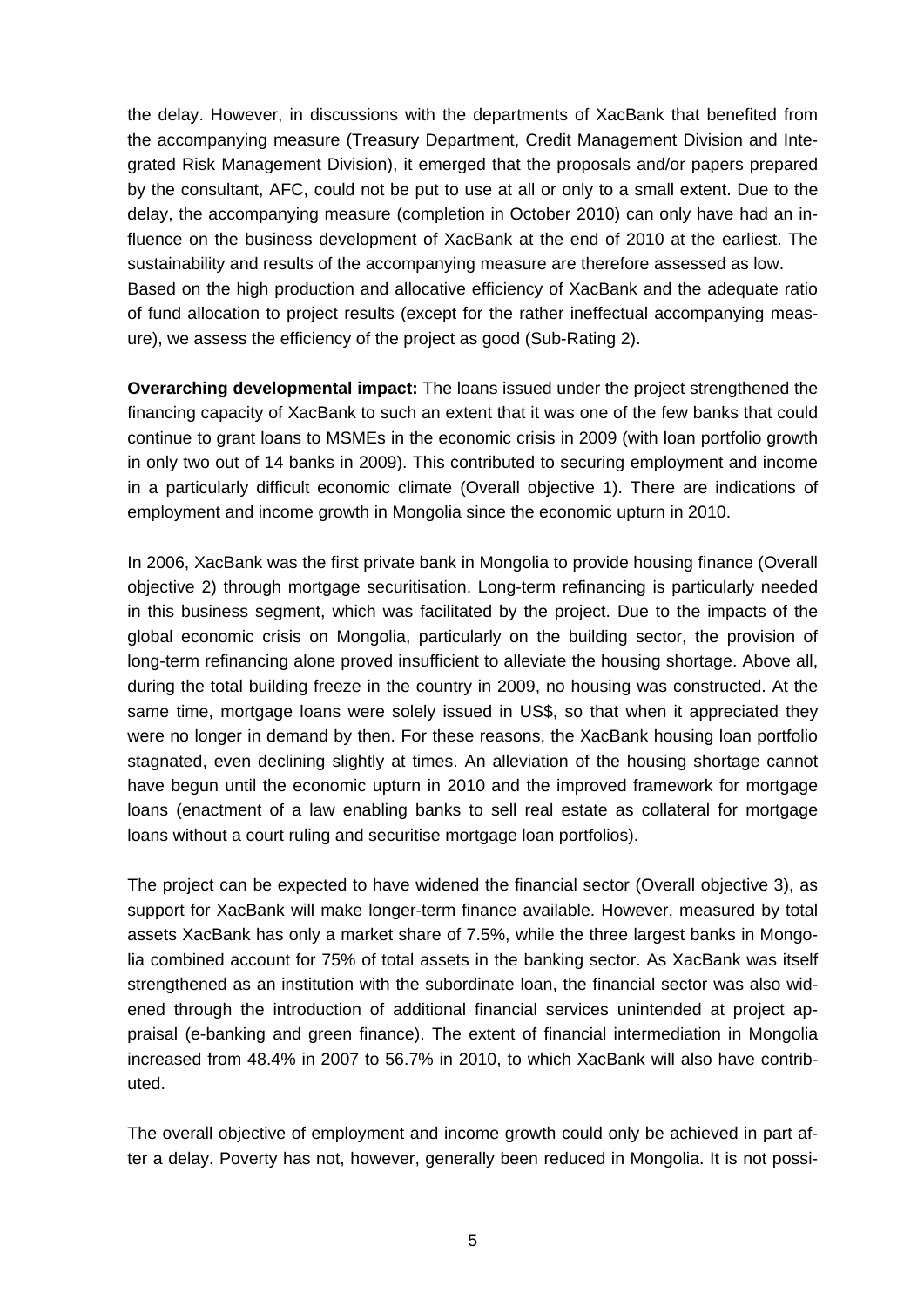ble to definitively ascertain how far the project has supported (employment and income growth) or impeded (increased poverty) these developments. As it nevertheless had additional beneficial effects amidst an unexpected deterioration of the economic climate, we allot the Sub-Rating 2.

**Sustainability:** XacBank has earned continuous profits since 2005 and was able to increase these substantially in the period of six years (14-fold). Even during the world economic crisis in 2008-2009, which had a very adverse impact on the financial sector in Mongolia overall, XacBank was able to successfully continue its business activity. The holding company ownership arrangement set up since 2008 (including shareholders such as IFC and EBRD) has additionally strengthened the institution and after a capital increase in 2010 is also prepared to support portfolio growth at XacBank with additional equity capital in future. Since 2008, the institution has not just continuously enlarged its business scope (greater focus on SMEs) but also its product range (mobile banking, financing energyefficient investments) and is also planning to continue to provide and step up financial services to meet client needs (e.g. microinsurance).

We expect XacBank to sustain its operations in the financial sector in Mongolia and see no impediments to this development at ex-post evaluation. At the same time, the bank will be able to continue to provide more loans for MSMEs and housing finance in future. We therefore allot it the Sub-Rating 1.